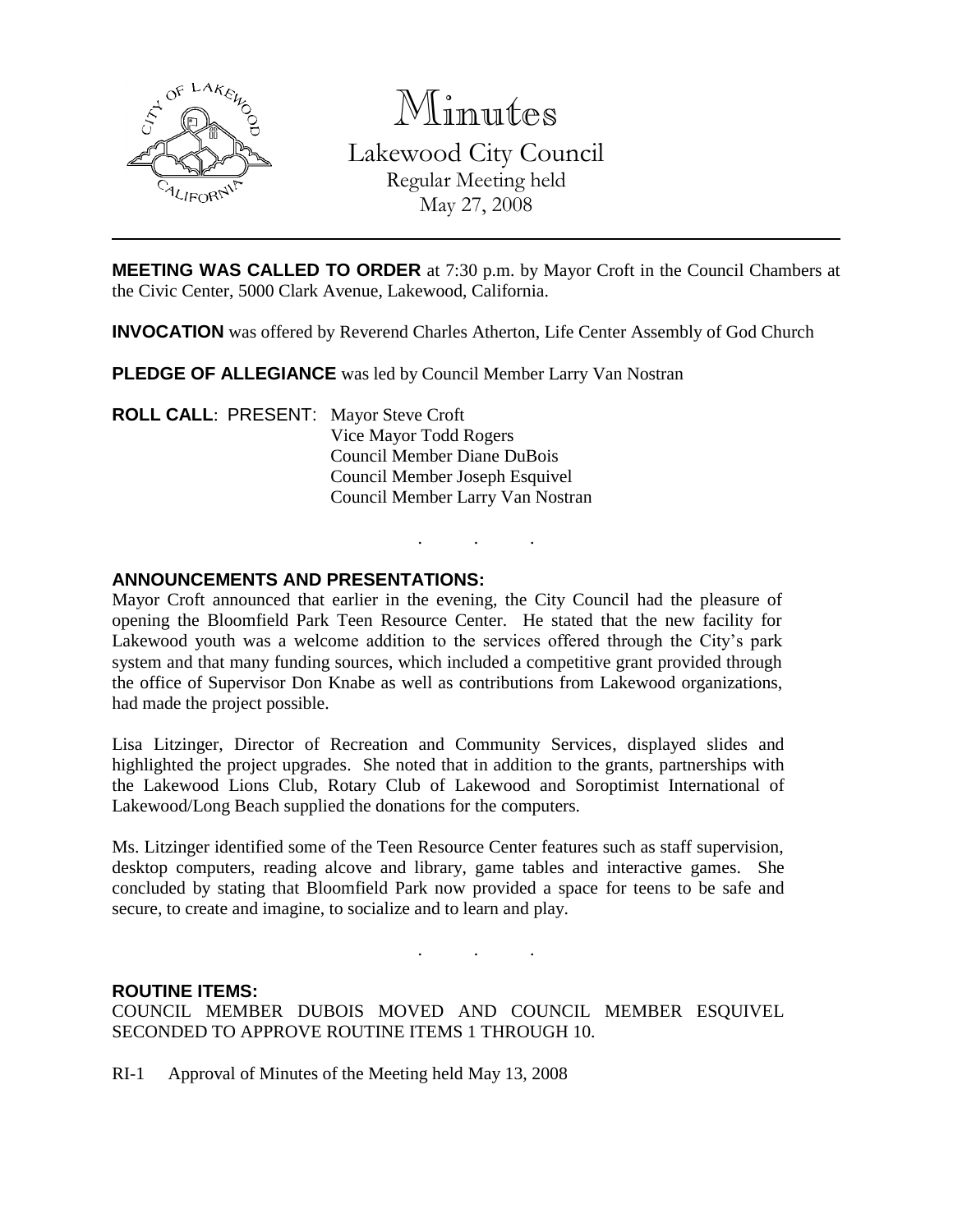City Council Minutes May 27, 2008 Page 2

## **ROUTINE ITEMS:** Continued

- RI-2 Approval of Personnel Transactions
- RI-3 Approval of Registers of Demands
- RI-4 Approval of Meeting Reports and Authorizations Pursuant to AB1234
- RI-5 Approval of Fireworks Display at Lakewood Mall on June 28, 2008
- RI-6 Approval of Monthly Report of Investment Transactions
- RI-7 Authorizing Purchase and Installation of Network Security System Upgrade Hardware
- RI-8 RESOLUTION NO. 2008-19; A RESOLUTION OF THE CITY COUNCIL OF THE CITY OF LAKEWOOD ADJUSTING THE MAXIMUM FEES OR CHARGES FOR BIN AND SPECIAL REFUSE SERVICE
- RI-9 Approval of Appropriation for Repairs to Burns Community Center Parking Lot
- RI-10 Approval of Appropriation for Installation of Left Turn Prohibition on Carson Street at Lakewood Drive

UPON ROLL CALL VOTE, THE MOTION WAS APPROVED:

AYES: COUNCIL MEMBERS: Esquivel, DuBois, Rogers, Van Nostran and Croft NAYS: COUNCIL MEMBERS: None

# **2.1 • AMENDMENT NO. 4 TO THE REDEVELOPMENT PLAN FOR PROJECT AREA NO. 2**

. . .

City Attorney Steve Skolnik stated that the proposed ordinance had been introduced at the last City Council meeting and was being considered for second reading and adoption.

ORDINANCE NO. 2008-3; AN ORDINANCE OF THE CITY COUNCIL OF THE CITY OF LAKEWOOD APPROVING AND ADOPTING AMENDMENT NO. 4 TO THE REDEVELOPMENT PLAN FOR THE LAKEWOOD REDEVELOPMENT PROJECT AREA NO. 2 was read by title by the Deputy City Clerk.

VICE MAYOR ROGERS MOVED AND COUNCIL MEMBER VAN NOSTRAN SECONDED TO WAIVE FURTHER READING AND ADOPT ORDINANCE NO. 2008-3. UPON ROLL CALL VOTE, THE MOTION WAS APPROVED:

AYES: COUNCIL MEMBERS: Esquivel, DuBois, Rogers, Van Nostran and Croft NAYS: COUNCIL MEMBERS: None